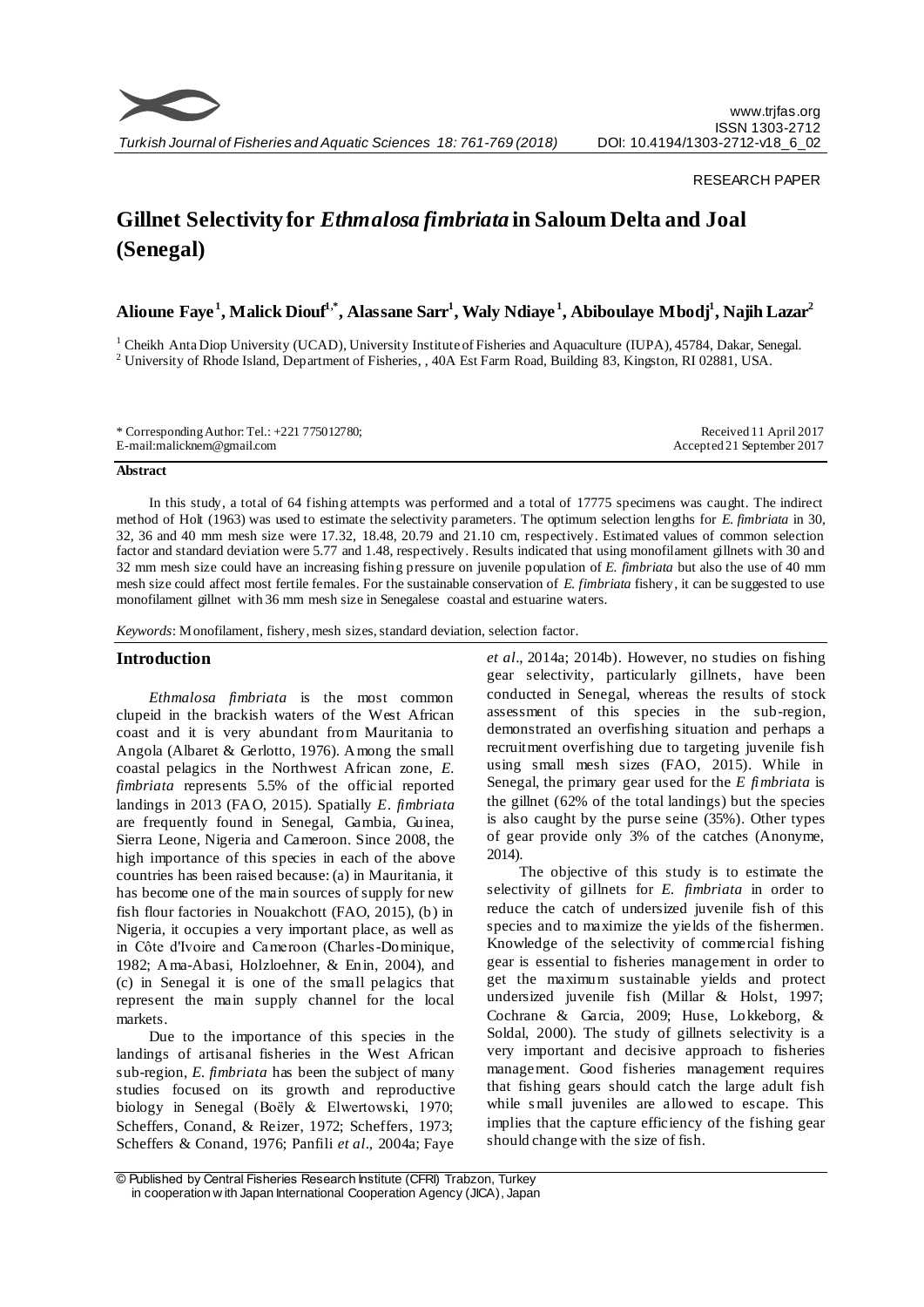### **Materials and Methods**

# **Study Area**

This study was carried out in estuarine waters of the Saloum Estuary (13° 35' et 14° 10' north and 16° 50' et 17° 00') and in coastal marine waters of Joal  $(14^{\circ}13'30'')$  and  $14^{\circ}08'30''$  North and longitude  $16^{\circ}$ 52' 30'' and  $16^{\circ}$  47' 00''). These sites are both located at the south of Senegal. The Saloum estuary belongs to the category of inverse estuaries (Barusseau, Diop, & Saos, 1985; Pages & Citeau, 1990; Diouf, 1996). The locality of Joal is characterized by sea water omnipresence with its Atlantic coastline that stretches over more than 10 km (Anonyme, 2010). The fishery operations were carried out in nine fishing areas which were located in the sea (Joal 1, Joal 2 and Bacao), in the mouth (Sangomar, Fandiongue and Banc rouge) and in the estuary (Djiffoda, Balgane and Bakhalou) (Figure 1). The bottom structure of the fishing area was sandy and muddy (Domain, 1980). The fishing grounds (3.2-10.5 m depth) were selected once and then kept constant during the experimental fishing operations.

#### **Sampling Strategy**

Experiments were conducted every three months from September 2014 to Jun 2016 (Table1) and a total of 64 fishing trips was performed on board artisanal pirogues in collaboration with fishers. Samples were collected using gill nets (monofilament polyamide) with 30, 32, 36 and 40 mm of mesh size (Knot to knot). Local fishers usually used gillnet with 32, 36 mm mesh size and the minimum landing size for *E*. *fimbriata* was 15 cm. The length of each gillnet was 160 m and the number of mesh in depth was 133. The colour of the gillnet was light green. The four different mesh sizes were vertically connected to each other from s mall to large mesh size with hanging ratio of 0.5. The design of the nets used in the study was similar to those used by local fishers in terms of number of meshes deep, hanging ratios, lead lines and floats. Gillnets were set at sunset for three hours. After hauling, fish were removed from the nets and separated according to the mesh size. Fork length was measured to the nearest millimetre. Sex and sexual maturity stage of fish determined.



**Figure 1.** Study area.

**Table 1.** Calendar of mission trips for studying gillnets selectivity of *E. fimbriata*

| Mission trips             | Periods         |  |
|---------------------------|-----------------|--|
| 1 <sup>st</sup> M is sion | September, 2014 |  |
| 2 <sup>nd</sup> M is sion | December, 2014  |  |
| $3rd$ Mission             | March, 2015     |  |
| 4 <sup>th</sup> M is sion | June, 2015      |  |
| 5 <sup>th</sup> M is sion | September, 2015 |  |
| 6 <sup>th</sup> Mission   | December, 2015  |  |
| 7 <sup>th</sup> Mission   | March, 2016     |  |
| 8 <sup>th</sup> Mission   | June, 2016      |  |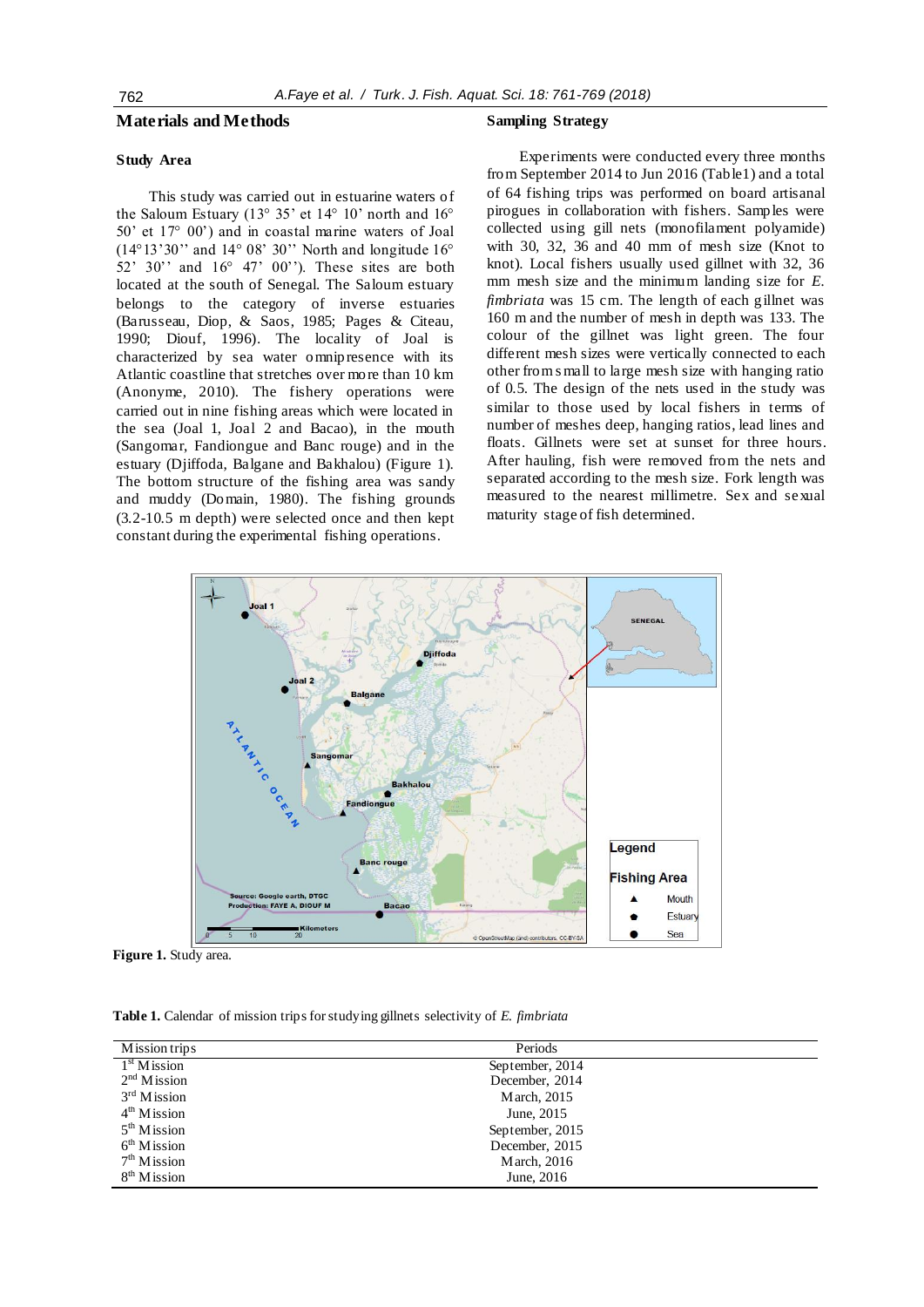#### **Selectivity Estimation**

There are two main experimental methods used for selectivity analyses: the direct method and the indirect method (Millar & Fryer 1999). If the length distribution of the fished population is ''known'' then selectivity can be estimated directly. Good knowledge about the population length distribution is rare and in practice one might consider an experiment that used only the recaptures of a tagged sub-population of Fish (Hamley & Reg ier, 1973; Millar & Holst, 1997). The indirect methods involve estimation from catches taken by nets of slightly different mesh size (Sparre, Ursin, & Venema, 1989).

The indirect method proposed by Holt (1963) was used in this study to estimate the selectivity parameters of gillnets for *E. fimbriata.* This method allows the estimation of the selectivity parameters by comparing the catches in terms of quantity of two slightly different meshes,  $m_l$  and  $m_2$ , for the same length. Holt (1963) demonstrated that the natural logarithms of the number caught by two slightly different mesh sizes, *m<sup>1</sup>* and *m2*, are linearly related to fish lengths:

$$
Ln(C_2/C_1) = a+bL
$$

Where,  $C_1$  is the catch of mesh size  $m_1$ ,  $C_2$  is the catch of mesh size  $m_2$ ,  $L$  is the length class,  $a$  and  $b$ are the intercept and slope of the linear regression, respectively.

The optimal lengths  $(Lm_1 \text{ and } Lm_2)$  for mesh sizes  $m_1$  and  $m_2$ , the selection factor (*SF*) and the standard deviation (*SD*) were then estimated from the following equations:

$$
Lm_1 = -2[am_1/b(m_1+m_2)]
$$
  
\n
$$
Lm_2 = -2[am_2/b(m_1+m_2)]
$$
  
\n
$$
SF = -2a/b(m_1+m_2)
$$
  
\n
$$
SD = \{-2a(m_2-m_1/b(m_1+m_2)\}^{1/2}
$$

The common selectivity factor was calculated with the following formula because the number of meshes used was more than two (Sparre *et al*., 1989):

$$
SF = -2\Sigma[(a_i/b_i)(m_i+m_{i+1})]\Sigma[(m_i+m_{i+1})^2]
$$
 for *i*=1 to *n*-1

The common standard deviation (*SD*) was calculated as the mean value of the individual estimates for each consecutive pair of meshes (Sparre *et al*., 1989):

$$
SD = \{1/(n-1)\Sigma[2a_i(m_{i+1}-m_i)]/[b_i^2(m_i+m_{i+1})]\}^{1/2}
$$

The optimal length (*Lm*) (corresponding to a retention probability of 100%) for each mesh of size m was obtained as:

$$
Lm = SF \times m
$$

The probability of capture (*P*) for a given length in a gill net having a mesh size m was determined from the following equation (Holt, 1963):

$$
P = \text{Exp}[-(L\text{-}Lm)/(2SD^2)]
$$

## **Size of First Sexual Maturity**

The size at first maturity can be defined as the length at which 50% of all individuals within a population are sexually mature  $(L_{50})$  where the mature individuals are characterized by the presence of spermatophores or ova in gonads (Ozyurt, Kiyaga, Mavruk, & Akamca, 2011). Sex and maturity stages of the fish were determined. Maturity was recorded on the basis of visual inspection of the gonads (males and females) on a scale from 1 to 5 and individuals with stage 3, 4 and 5 in the gonad development stage were considered to be mature (Faye *et al*., 2014a). A logistic function linking the percentage of mature fish and the mean length (Ghorbel, Jarboui, Bradai, & Bouain, 1996) was used to estimate the *L50*:

$$
\%M = \frac{100}{1 + e^{-\sigma(LF - L_{50})}}
$$

Where, *%M* is the percentage of mature fish, *LF* is the fish fork length, and σ and *L<sup>50</sup>* are estimated parameters.

## **Sex-ratio**

The sex ratio was calculated for each mesh size considered. It is defined as the percentage of male or female individuals in relation to the total sampled population. The sex ratio was calculated according to the following formula (Kartas & Quignard, 1984):

$$
SR = F \times 100 \times \frac{1}{(M+F)}
$$

Where, *SR* is the sex ratio, *F* are the females and *M* the males.

#### **Statistical Analysis**

Statistical analysis and graphs were performed with Microsoft Office Excel and R softwares. To compare the mean fork length and the sex ratio of the sampled fish One-Way Anova and Chi-square tests were used Statistical significance was determined at  $P < 0.05$ .

## **Results**

#### **Estimation of Selectivity**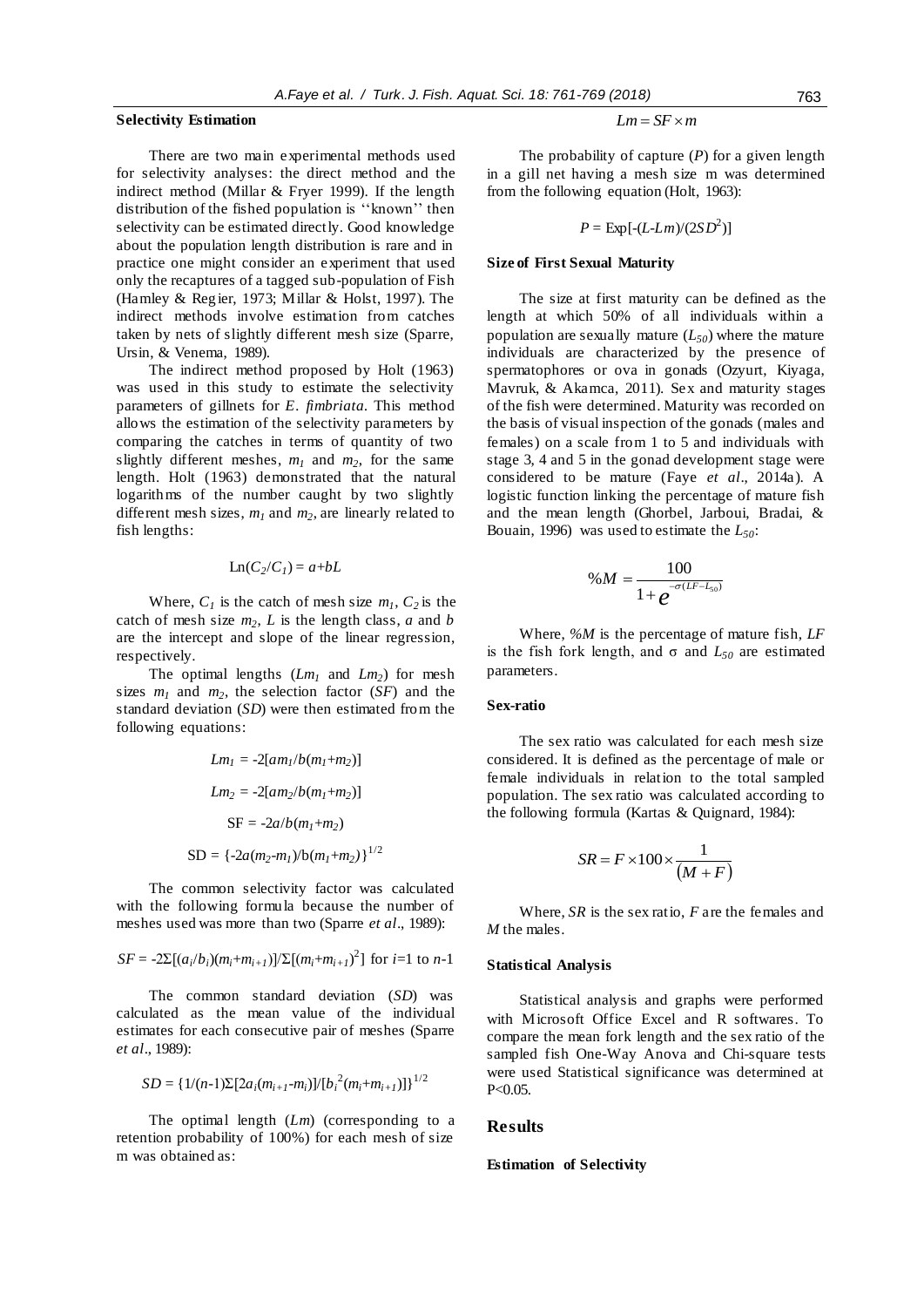In 64 fishing trips a total of 17775 *E. fimbriata* were sampled from which 6013 (33.83%), 5981 (33.65%), 4394 (24.72%) and 1387 (7.80%) individuals were caught by 30, 32, 36 and 40 mm mesh sizes, respectively. The number of individuals caught gradually decreased with the increase of the mesh size. The result from the Anova analysis revealed that the mean fork lengths increased with the mesh size  $(P<0.05)$ .

The use of larger mesh sizes resulted in increased in modal length of caught fish (Figure 2). The length-frequency distributions were unimodal for each mesh size. The modal lengths caught in the smallest mesh size 30 mm was 17 cm and this increased with mesh size to 18, 19 and 21 cm in 32, 36 and 40 mm mesh sizes, respectively.

The calculation of selectivity parameters was based on the net pairs of mesh sizes; 30-32, 32-36 and 36-40. The regression slope, intercept, coefficients for optimum lengths, selection factors and standard deviation were assessed from length-frequency distributions for each mesh size combination (Table 2).

The common selection factor, standard deviation and optimum selection lengths for each mesh size were given in Table 3. The optimum selection lengths increased gradually with increasing mesh size and for mesh sizes 30, 32, 36 and 40 mm were found to be 17.32, 18.48, 20.79 and 23.10 cm, respectively. The selection curves of each mesh size followed a normal distribution and each mesh retained a specific size range for *E. fimbriata*. The heights of the selection curves for different mesh sizes were uniform (Figure 3).

The estimated selection curves were compared with the observed length-frequency distributions of fish caught in the different mesh sizes. It appears from this figure that the probability of retention of s mall individuals *of E. fimbriata* decreased progressively with increasing mesh size. The modes of the observed length-frequency distributions and calculated optimum selection lengths showed deviation in 36 and 40 mm mesh size. The optimum selectivity lengths were 8.61% and 9.01% higher than the modes of observed length-frequencies in 36 and 40 mm mesh sizes, respectively.

#### **Size of First Sexual Maturity**

A total of 8533 *E. fimbriata* of which 4385 females and 4148 males was used to establish the size at first sexual maturity. The results obtained indicated that for both sexes (males and females); *E. fimbriata* reached the size at first sexual maturity at 18.5 cm with males (18.2 cm) reached their maturity earlier than females (18.9 cm) (Figure 4).

The percentage of juveniles decreased progressively with increasing mesh size (Figure 2). The percentage of individuals with length smaller or greater than the size at first sexual maturity showed that 78%, 55%, 30% and 7% of the immature individuals were caught by 30, 32, 36 and 40 mm mesh sizes, respectively.

The analysis of the sex ratio showed no significant difference ( $\chi^2$ -test; P<0.05) between the percentage of males and females by mesh size. A slight dominance of males in the s mall mesh sizes (30 and 32 mm) was observed while the opposite was noted for the largest mesh size all within the range of sampling errors (Table 4).

## **Discussion**

In Senegal, *E. fimbriata* is mainly caught using with gill nets by artisanal fishery. However, selectivity for this gear is poorly described and no research has been done in Senegal prior to this study. Fisheries regulation pertaining to mesh sizes of the fishing gear has been part of the technical conservation measures to protect undersized juvenile fish and get the maximum sustainable yields across the world (Gulland, 1983; Wileman, Ferro, Fonteyne, & Millar, 1996; Cochrane & Garcia, 2009).

In the present study, selectivity parameters of gillnets with 30, 32, 36 and 40 mm mesh sizes used to catch *E. fimbrita* in the Saloum estuary and Joal (Senegal) were determined. The observed lengthfrequencies were unimodal for all mesh sizes and modal length increases with the increase of mesh size. The optimum fork length of *E. fimbriata* for the varying mesh sizes were 17.32, 18.48, 20.79 and 23.10 cm, respectively. It showed a sequential increment of 1 cm for each 2 mm increase in mesh sizes. This was in accordance with previous studies on gillnet selectivity for *Ethmalosa fimbrita and Sardinella aurita* (Chindah & Tawari, 2001), *Mullus barbatus*, *Pagellus erythrimus*, *Pagellus acarne* and *Spicara flexuousa* (Petrakis & Stergious, 1996), for *Abramis brama* (Psuty & Borrowski, 1997) and for *Carangoides ferdau* and *Caranx papuensis* (Balasubramanian, Meenakumari, Erzini, Boopendranath, & Pravin, 2011). The unimodal length-frequency distributions in all mesh sizes meant that most of fish were wedged or gilled on its operculum and dorsal fin (Holst, Madsen, Poulsen, Fonseca, & Campos, 1994).

The selection curves of the different mesh sizes were been shaped with uniform height, a fact that is also found in other studies (Baranov, 1914; Amarasinghe, 1988; Karakulak & Erk, 2008). This was in accordance with the present study. The selectivity estimates for *E. fimbriata* in the present study showed that individual selection factors range between 5.73 and 5.81 (Table 2). These results are consistent with the findings of Andreev (1962), who maintained that selection factors generally range between 5 and 10.

The modes of the observed length-frequency distributions and calculated optimum selection lengths showed deviation in mesh size of 36 and 40 mm.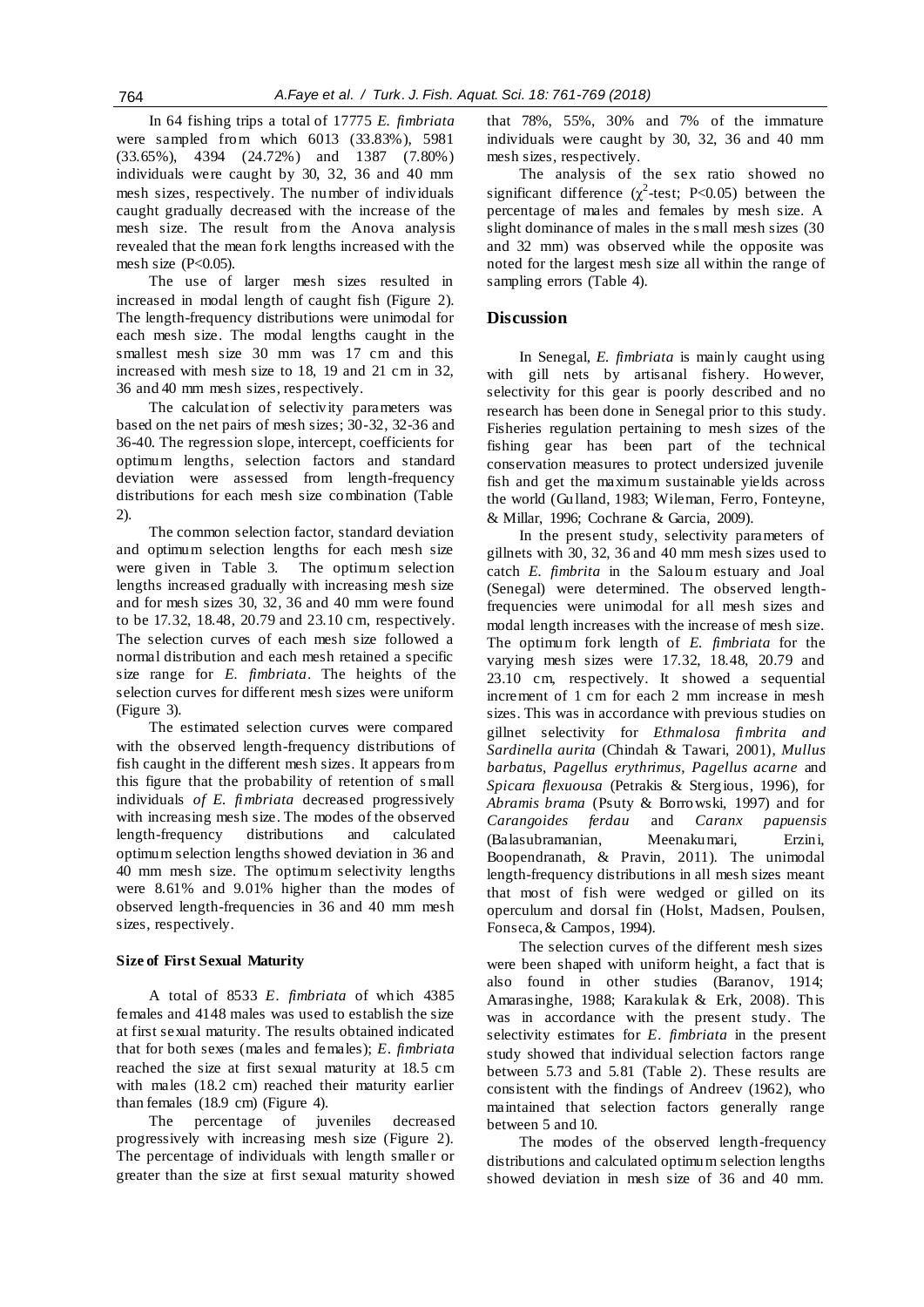

**Figure 2.** Length-frequency distributions of *E. fimbriata* caught in gillnets with 30, 32, 36 and 40 mm (Dotted line: Size at first maturity for both sexes).

Table 2. Parameters of the regressions of log-transformed *E. fimbriata* catch ratios on length class for various gillnet combinations (mesh sizes 30, 32, 36 and 40 mm)

|     | Mesh size   |          |      |                     |       | Parameters |               |            |                    |
|-----|-------------|----------|------|---------------------|-------|------------|---------------|------------|--------------------|
| m   | $m_2^{(2)}$ |          | . (4 | $\mathbf{D}^{2(3)}$ | N1(0) | ∸          | $\sigma$<br>⊷ | $SF^{(9)}$ | SD <sup>(10)</sup> |
|     | 3.2         | $-9.27$  | 0.52 | 0.957               |       | 17.32      | 18.48         | 5 77       | 1.49               |
| 3.2 | 3.6         | $-10.07$ | 0.52 | 0.9990              |       | 18.33      | 20.62         | 5.73       | 2.10               |
| 3.6 |             | $-14.60$ | 0.66 | 0.985               |       | 20.92      | 23.25<br>…ے…ک | 5.81       | 1.87               |

 $(1)$ ,  $(2)$  m<sub>1</sub> and m<sub>2</sub> are mesh sizes of two gillnets.  $(3)$ ,  $(4)$  a and b are respectively the intercept and slope of the linear regression.

 $(5)$  R<sup>2</sup> is the correlation coefficient.

 $^{(6)}$  N is the number of points used in the regressions.

(7), (8) L<sub>1</sub> and L<sub>2</sub> are the estimated optimum lengths for nets of mesh sizes m<sub>1</sub> and m<sub>2</sub> respectively.

 $(9)$  SF is the selection factor.

 $(10)$  SD is the standard deviation.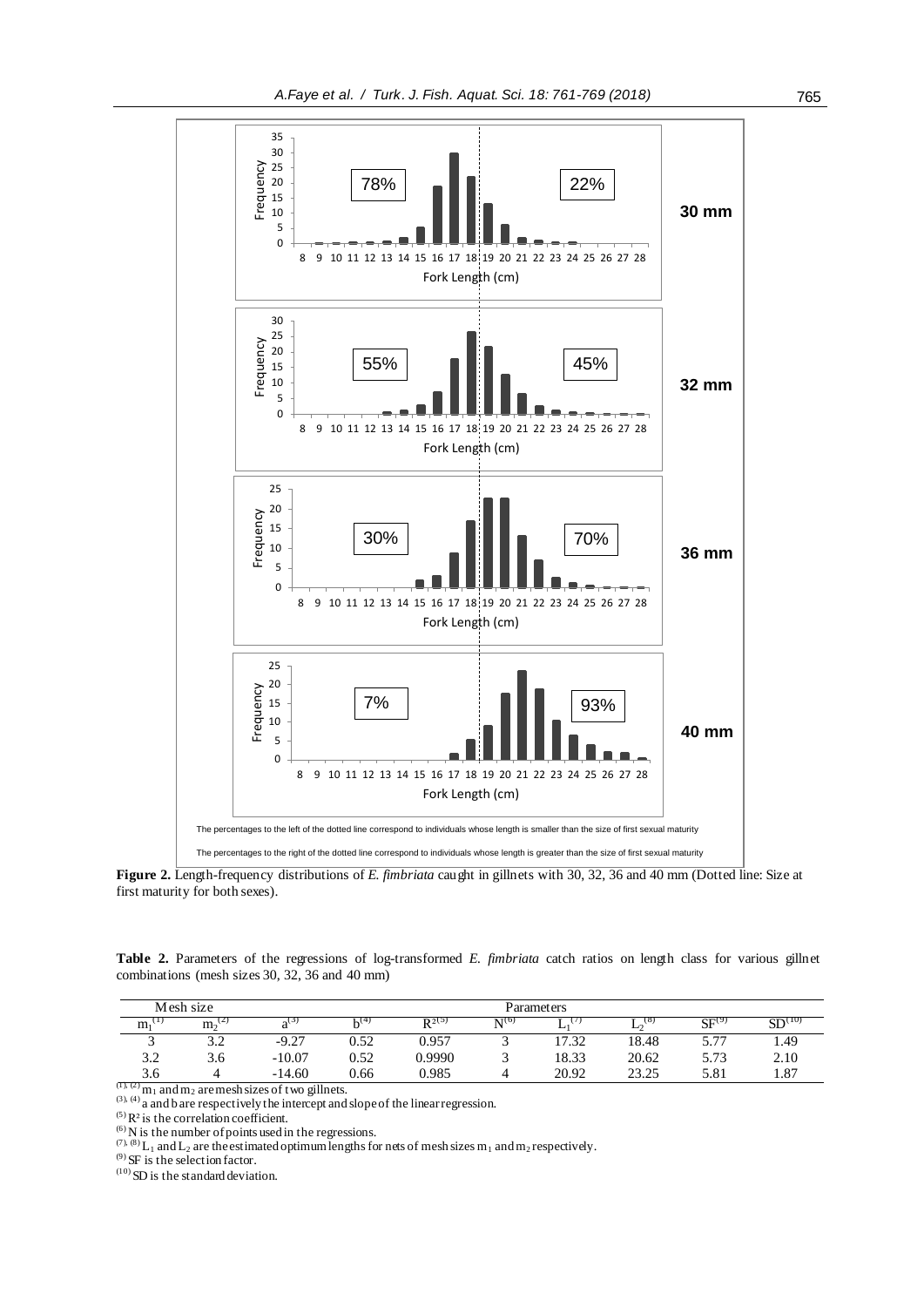**Table 3.** Common selection factor (SF), common standard deviation (SD) and estimated optimum lengths L30, L32, L36, and L40, of *E. fimbriata* for gill nets of 30, 32, 36 and 40 mm mesh sizes, respectively

| $\sim$<br>້<br>$\sim$ $-$ | $\sim$ $\sim$<br>ىدى | ⊸⊃∪<br>___    | $\sim$<br>_____ | - 30<br>__               | $-1$<br>$\sim$ |
|---------------------------|----------------------|---------------|-----------------|--------------------------|----------------|
| $ -$                      | .<br>$\cdot$ .       | $\sim$<br>⊸ ب | 49<br>ו ז ד     | 70<br>ጎሰ<br>$\angle U$ . | --             |



**Figure 3.** Selection curves for 30, 32, 36 and 40 mm mesh sizes.



**Figure 4.** Estimation of length at first sexual maturity for *E. fimbriata.*

**Table 4.** Percentage of females and males caught in 30, 32, 36 and 40 mm mesh sizes

| Mesh size       |        | Sex-ratio |            | P-value                 |
|-----------------|--------|-----------|------------|-------------------------|
|                 | Female | M ale     | Chi-square |                         |
| $30 \text{ mm}$ | 44.97% | 55.03%    | 0.24       | 0.621 (Not significant) |
| $32 \text{ mm}$ | 45.48% | 54.52%    | 0.82       | 0.366 (Not significant) |
| $36 \text{ mm}$ | 50.44% | 49.56%    | 0.01       | 0.930 (Not significant) |
| $40 \text{ mm}$ | 61.29% | 38.71%    | 5.10       | $0.024$ (Significant)   |

Similar results with large-mesh selectivity curves were reported for Atlantic herring *Clupea harengus harengus* (Clarke and King, 1986) and for Pacific herring *Clupea harengus pallasi* (Kawamura, 1972). The apparent non-compatibility of the length frequency distributions and probability of capture of the samples in 36 and 40 mm mesh sizes might be due to the absence of larger size class in the fishing area

(De Croos, 2009) or to the avoidance of the fishing gear by the larger size samples (Grégoire, Huard, Croteau, & Lévesque, 1995). Gillnets selectivity can be affected by many factors such as visibility (Hamley, 1975). The visibility of the net in the water varies according to the time of day but also increases with fish age (Grégoire *et al*., 1995).

On the other hand, the deviation of the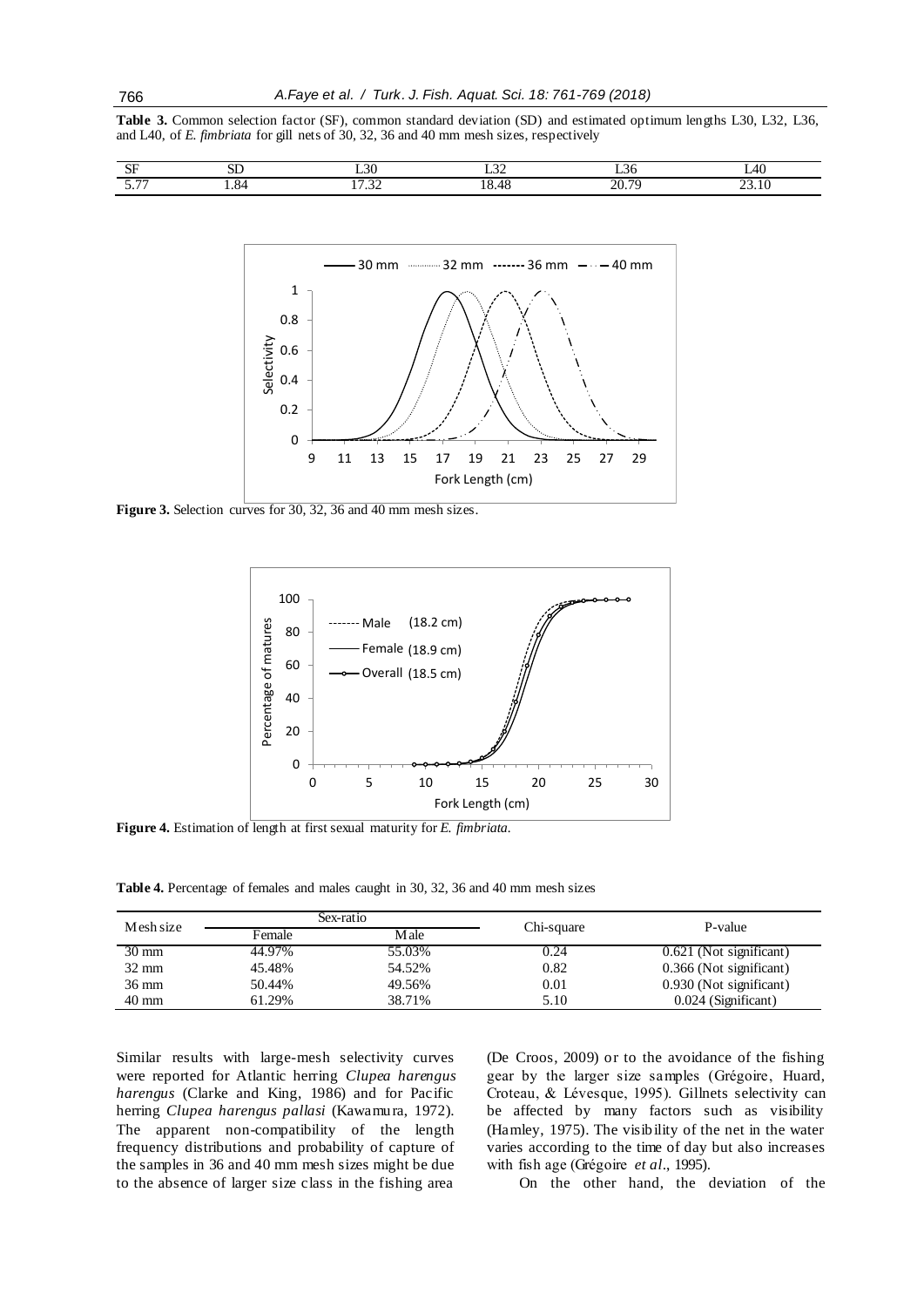selectivity curves compared to the size frequencies in the 36 and 40 mm meshes would be due to the capture effect by entanglement (or snagging). Indeed, the small fish are wrapped in the net and attached to the net by teeth, fins, or other projections. According to Hamley (1975) that catches associated with the left side of a selectivity curve are small fish retained by the body and those associated with the right side are the larger fish that are captured by the head.

Length at first maturity has been considered as a criteria to fix the optimum length of capture (Amarasinghe & Pushpalatha, 1997; Jude, Neethiselvan, Gopalakrishnam, & Sugumar, 2002; Santos, Monteiro, & Erzini, 2005; Ozyurt e al., 2011). The knowledge of the length at first sexual maturity allows to assign an appropriate mesh size for the capture of a given species. In the present study, selectivity and size at maturity were estimated independently for *E. fimbriata* to provide guidance for fisheries management. It is often desirable to set a legal size limit greater than the length at first sexual maturity of the fish. Somvanshi (1980) estimated that knowledge of the length at first sexual maturity is useful for adjusting the mesh size of fishing gear to maintain sustainability by allowing undersized juveniles fish to escape. The size at first sexual maturity for both sexes combined (18.5 cm) was greater than the optimal selection lengths in 30 and 32 mm mesh sizes. Moreover, catch analysis by mesh size indicates that 78% and 55% of the individuals caught respectively by 30 and 32 mm mesh sizes have not yet had a chance to spawn at least once in their life cycle. So the use of gillnets with 30 and 32 mm mesh sizes should be banned in order to avoid the catch of a large quantity of immature individuals. The use of gillnets with 40 mm mesh could also result in a significant decrease in the most productive females (the larger sized females) of *E. fimbriata*. Indeed, the sex ratio calculated in this study showed that females outnumbered males significantly in 40 mesh size. Previous study on sex ratio of *E. fimbriata* in Senegal (Faye *et al*., 2014a) showed a predominance of males in smaller size class with females became increasingly numerous in large size class until reaching 100%. The study on fecundity of *E. fimbriata* according to size class showed that the large individuals had a higher fecundity (N'goran, 1991). In addition, recent studies also demonstrate that for some species the eggs from older females had much higher survival probability than those produced by smaller females (Hislop, 1984; Berkeley, Chapman, & Sogard, 2004a; Sbrana, Belcari, De Ranier, Sartor, & Viva, 2007) and larger females were notably more productive than the small ones (Palombi, 2004).

In view of the recommendations for responsible fisheries, we can conclude that the appropriate legal minimum size for *E. fimbriata* is 19 cm. The corresponding gillnet mesh size must be greater than or equal to 36 mm and strictly less than 40 mm to prevent the capture of the undersized juvenile fish,

increase the spawning stock and realize the maximum sustainable yields and economic benefits in this fishery. The present study showed that the use of the appropriate mesh could improve the size of the spawning stock and increase recruitment of *E. fimbriata.* These results would enable the Ministry of Fisheries and Maritime Affairs of Senegalese to adopt and disseminate to fishermen a mesh size larger than the size at first maturity of *E. fimbriata.*

## **Acknowledgments**

The authors are grateful to fishermen for showing me the ropes and helping with the design and implementation of the project. Special thanks to Dr. Khady Sane Diouf, Dr. Vaque Ndiaye of the USAID/COMFISH project for the financial support of this study. Special thanks to the Coastal Resources Center of the University of Rhode Island (URI) which implemented the USAID-COMFISH project in Senegal.

## **References**

- Albaret, J.J., & Gerlotto, F. (1976). Biologie de l'ethmalose (*Ethmalosa fimbriata* Bowdich) en Côte I. d'Ivoire. Description de la reproduction et des premiers stades larvaires. *Documents Scientifiques du Centre de Recherche Océanographique d'Abidjan*, *7*(1), 113- 133.
- Ama-Abasi, D., Holzloehner, S., & Enin, U. (2004). The dynamics of the exploited population of *Ethmalosa fimbriata* (Bowdich, 1825, Clupeidae) in the Cross River Estuary and adjacent Gulf of Guinea. *Fisheries research*, *68*, 225-235.

http://dx.doi.org/10.1016/j.fishres.2003.12.002.

- Amarasinghe, U.S. (1988). Empirical determination of a desirable mesh size for the gillnet fishery of *Oreochromis mossambicus* (Peters) in a man-made lake in Sri Lanka. Asian *Fisheries Science*, *2*, 59-69.
- Amarasinghe, U.S., & Pushpalatha, K.B.C. (1997). Gillnet selectivity of *Ompok bimaculatus* (Siluridae) and *Puntius dorsalis* (Cyprinidae) in a small-scale riverine fishery. *Journal of National Science Council of Sri Lanka*, *25*(3), 169-184.
- Andreev, N.N. (1962). Handbook of Fishing Gear and its Rigging. Pishchepromizdat, Moscow, 454 pp.
- Anonyme (2010). Analyse des pratiques et des politiques de pêche et changements climatiques à Joal-Fadiouth. *REPAO.* 67 pp.
- Anonyme (2014). Etude bioécologique et socio-économique sur les stocks de l'ethmalose au Sénégal. Retrieved from

http://www.pdf.usaid.gov/pdf\_docs/PA00M9PQ.pdf.

- Balasubramanian, A., Meenakumari, B., Erzini, K., Boopendranath, M.R., & Pravin, P. (2011). Estimation of Drift Gillnet Selectivity for *Carangoides ferdau*  and *Caranx papuensis* in Kanyakumari Coast of South India. *Asian Fisheries Science*, *24*, 62-77.
- Baranov, F.I. (1914). The capture of fish by gillnets. *Mater Posnaniyu Russian Rybylov*, *3*(6), 56-59.
- Barusseau, J.P., Diop, E.S., & Saos, J.L. (1985). Evidence of dynamics reversal in tropical estuaries,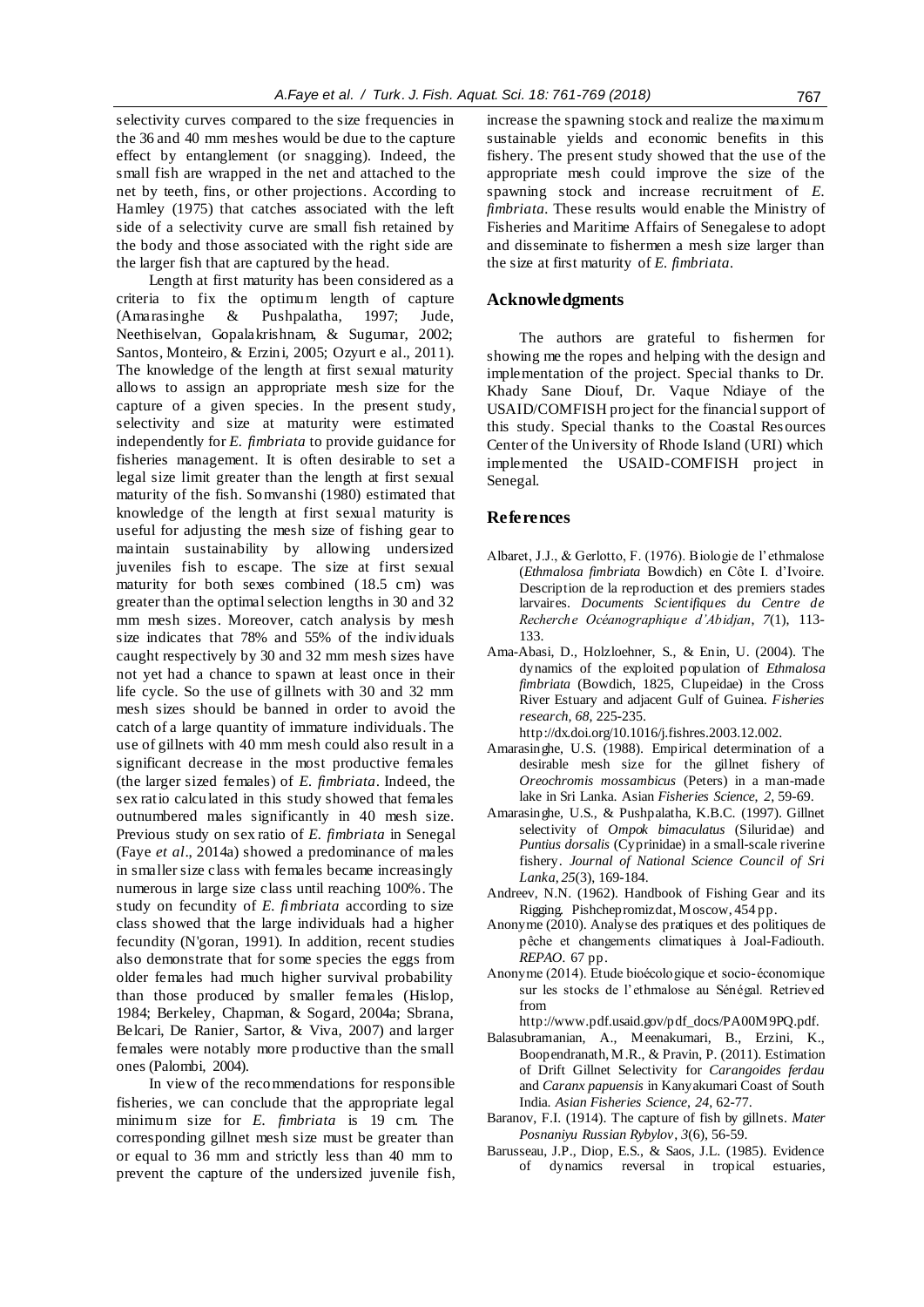geomorphological and sedimentological consequences (Saloum and Casamance rivers, Senegal). *Sedimentology*, *32*, 543-552.

- Berkeley, S.A., Chapman, C., & Sogard, S.M. (2004a). Maternal age as a determinant of larval growth and survival in a marine fish, *Sebastes melanops*. *Ecology*, 85(5), 1258-1264.
- Boëly, T., & Elwertowski, J. (1970). Observations préliminaires sur la pêche de *Ethmalosa fimbriata*  (Bowdich) des eaux sénégalaises et son aspect biologique. *Journal du Conseil International pour l'Exploration de la Mer (CIEM)*, *159*, 182-188.
- Chindah, A.C., & Tawari, C.C.B. (2001). Comparative Study of Different Gill Net Mesh Sizes in the Exploitation of Bonga fish (*Ethmalosa fimbriata*) and Sardines (*Sardinella eba*) in Brass Coastal Waters, Bayelsa State, Nigeria, *J. Appl. Sci. Environ. Mgt. 5*(1), 17-24.
- Charles-Dominique, E. (1982). Exposé synoptique des données biologiques sur l'ethmalose (*Ethmalosa fimbriata* Bowdich, 1825). *Revue d'Hydrobiologie Tropicale*, *15*(4), 373-397.
- Clarke, D.R., & King, P.E. (1986). The estimation of gillnet selection curves for Atlantic herring (*Clupea harengus L*.) using length-girth relations. *Journal du Conseil International pour l'Exploration de la Mer (CIEM)*, *43*(1), 77-82.

http://dx.doi.org[/10.1093/icesjms/43.1.77.](https://doi.org/10.1093/icesjms/43.1.77)

- Cochrane, K., & Garcia, S. (2009). A Fishery Manager's Guidebook, 2nd eds. FAO/Wiley-Blackwell, London, 536 pp.
- De Croos, M.D.S.T. (2009). Gillnet selectivity of three flying fish, *Cheilopogon nigricans* (Bennett, 1846), *Cypselurus poecilopterus* (Valenciennes, 1846) and *Cheilopogon suttoni* (Whitle and Colefax, 1938) off the northwestern coast of Sri Lanka. *Sri Lanka Journal Aquatic Sciences*, *14*, 15-28. http://dx.doi.org/10.4038/sljas.v14i0.2190.
- Diouf, P.S. (1996). *Les peuplements de poissons des milieux estuariens de l'Afrique de l'Ouest: l'exemple de l'estuaire hypersalin du Sine Saloum* (Thèse de doctorat). Université Montpellier II, France.
- Domain, F. (1980). Contribution à la connaissance de l'écologie des poissons démersaux du plateau continental sénégalo-mauritanien: les ressources démersales dans le contexte général du golfe de Guinée (Thèse de doctorat). *Université Pierre et Marie Curie, Paris VI.*
- FAO (2015). FAO working group on the assessment of small pelagic fish off northwest Africa. Retrieved from http://www.fao.org/3/a-i5284b.pdf.
- Faye, A., Sarr, A., Thiaw, M., Ndiaye, I., Ba, K., Fall, J., Najih, L., Diouf, M., & Thiaw, O.T. (2014a). Reproductive Biology of *Ethmalosa fimbriata* (Bowdich) in Senegalese coastal waters. *Journal of Biology and Life Science*, *5*(1), 57-71. http://dx.doi.org/10.5296/jbls.v5i1.4903.
- Faye, A., Sarr, A., Thiaw, M., Fall, J., Ba, K., Ndiaye, I., Najih, L., Diouf, M., & Thiaw, O.T., (2014b). Contribution to the Study of the Growth of the Bonga *Ethmalosa fimbriata* (Bowdich) in Senegalese Coastal Waters. *Journal of Biology and Life Science*, 5(1), 82- 94. http://dx.doi.org/10.5296/jbls.v5i1.5075.
- Ghorbel, M., Jarboui, O., Bradai, M.N., & Bouain, A. (1996). Détermination de la taille de première maturité sexuelle par une fonction logistique chez *Limanda limanda*, *Pagellus erythrinus* et *Scorpaena*

*porcus*. *Bulletin Institut National des Sciences et Technologies de la Mer* Salammbô, *3*, 24-27.

Grégoire, F., Huard, C., Croteau, M.N., & Lévesque, C. (1995). Sélectivité des filets maillants dans la pêche au maquereau bleu *(Scomber scombrus* L.), I: Baie des Chaleurs (Report N° 233). *Rapport Technique Canadien des Sciences Halieutiques et Aquatiques*, 46pp. Retrieved from

http://www.dfo-mpo.gc.ca/Library/192937.pdf

- Gulland, J.A. (1983). Fish stock assessment. A manual of basic methods. FAO/Wiley Series on Food and Agriculture, Chichester, *UK Wiley Interscience*, 255 pp.
- Hamley, J.M., & Regier, H.A. (1973). Direct estimates of gillnet selectivity of Walleye (*Stizostedion vitreum vitreum*). *Journal of the Fisheries Research Board of Canada*, *30*, 817-830.
- Hamley, J.M. (1975). Review of gillnet selectivity. *Journal of the Fisheries Research Board of Canada*, *32*, 1943- 1969[. http://dx.doi.org/10.1139/cjfas-2013-0401.](http://dx.doi.org/10.1139/cjfas-2013-0401)
- Hislop, J.R.G. (1984). A comparison of the reproductive tactics and strategies of cod, haddock, whiting and Norway pout in the North Sea. In: Potts, G.W., Wootton, R.J. (Eds.), *Fish Reproduction: Strategies and Tactics* (pp. 311-329). Academic Press, London.
- Holst, R., Madsen, N., Poulsen, T.M., Fonseca, P., & Campos, A. (1994). Methods and Standards in Gill Net Selectivity research. Project Nº 94/118. Retrieved from http://constat.dk/Papers/Gillman.pdf.
- Holt, S.J. (1963). A method for determining gear selectivity and its application. *International Commission for the Northwest Atlantic Fisheries*, *5*, 106-115.
- Huse, I., Lokkeborg, S., & Soldal, A.V. (2000). Relative selectivity in trawl, Longline and gillnet fisheries for cod and haddock. *ICES Journal of Marine Science*, *57*, 1271-1282.

http://dx.doi.org/10.1006/jmsc.2000.0813.

Jude, D., Neethiselvan, N., Gopalakrishnam, P., & Sugumar, G. (2002). Gillnet selectivity studies for fishing frigate tuna, *Auxis thazard* Lacepede (Perciformes/Scombridae) in Thoothkkudi (Tuticorin) waters, southeast coast of India. *India Journal of Marine Sciences*, *31*(4), 329-333.

Karakulak, F.S., & Erk, H. (2008). Gill net and trammel net selectivity in the northern Aegean Sea, Turkey. *Scientia Marina*, *72* (3), 527-540. http://dx.doi.org/10.3989/scimar.2008.72n3527.

- Kartas, F., & Quignard, J.P. (1984). Contribution à l'étude de l'allache (*Sardinella aurita* Val. 1847) des côtes de Libye. *Commission Internationale de la Mer Méditerranée*, *23*, 157-176.
- Kawamura, G. (1972). Gill-net mesh selectivity curve developed from length-girth relationship. *Bulletin of the Japanese Society of Scientific Fisheries*, *38*, 1119- 1127.
- Millar, R.B., & Fryer, R.J. (1999). Estimating the sizeselection curves of towed gears, traps, nets, and hooks. *Reviews in Fish Biology and Fisheries*, *9*, 89- 116.
- Millar, R.B., & Holst, R. (1997). Estimation of gillnets and hook selectivity using log-linear models. *ICES Journal of Marine Sci*ence, *54*, 471-477. http://dx.doi.org/10.1006/jmsc.1996.0196.
- N'goran, Y.N. (1991). Reproduction de *Ethmalosa fimbriata*  en lagune ABY (Cote d' Ivoire). (Côte d'ivoire). *Journal Ivoirien d'Océanologie et de Limnologie*, 1(1), 23-32.